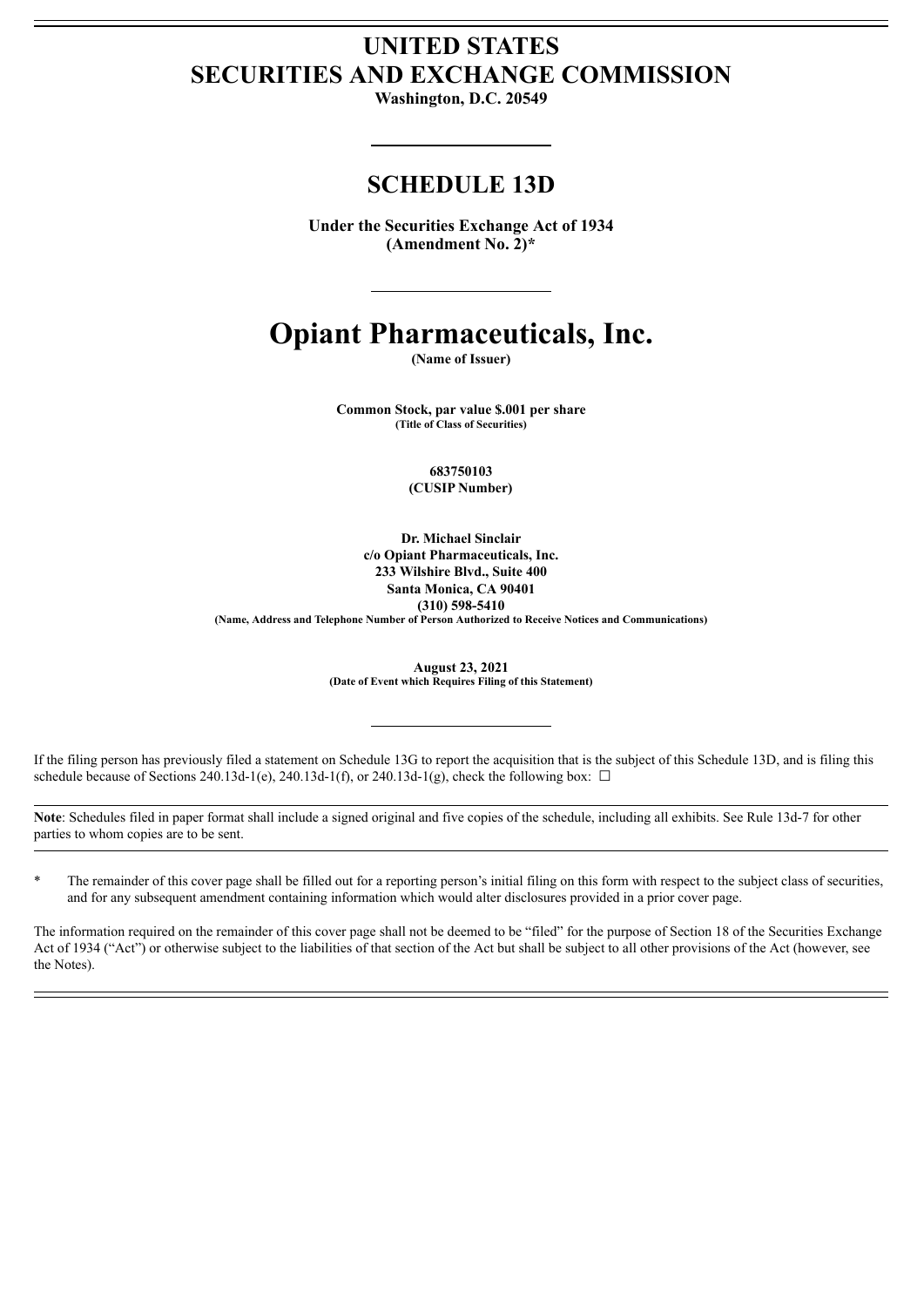### CUSIP No. 683750103

| CODIL 190. 00 <i>0100100</i>                        |                                                                                                      |      |                                             |  |  |  |
|-----------------------------------------------------|------------------------------------------------------------------------------------------------------|------|---------------------------------------------|--|--|--|
| (1)                                                 | Names of Reporting Persons                                                                           |      |                                             |  |  |  |
|                                                     | Michael Sinclair                                                                                     |      |                                             |  |  |  |
| (2)                                                 | Check the Appropriate Box if a Member of a Group (See Instructions)<br>$(b)$ $\square$<br>(a) $\Box$ |      |                                             |  |  |  |
|                                                     |                                                                                                      |      |                                             |  |  |  |
| (3)                                                 | <b>SEC Use Only</b>                                                                                  |      |                                             |  |  |  |
| (4)                                                 | SOURCE of Funds (See Instructions)                                                                   |      |                                             |  |  |  |
|                                                     | $\rm PF$                                                                                             |      |                                             |  |  |  |
| $\overline{(5)}$                                    | Check Box if Disclosure of Legal Proceedings is Required Pursuant to Item 2(d) or 2(e)               |      |                                             |  |  |  |
|                                                     | П                                                                                                    |      |                                             |  |  |  |
| $\overline{(6)}$                                    | Citizenship or Place Of Organization                                                                 |      |                                             |  |  |  |
|                                                     | United Kingdom                                                                                       |      |                                             |  |  |  |
|                                                     |                                                                                                      | (7)  | Sole Voting Power                           |  |  |  |
|                                                     | Number of                                                                                            |      | 447,720 shares (1)                          |  |  |  |
|                                                     | Shares                                                                                               | (8)  | <b>Shared Voting Power</b>                  |  |  |  |
|                                                     | Beneficially<br>Owned by                                                                             |      |                                             |  |  |  |
|                                                     | Each                                                                                                 | (9)  | 67,450 shares (2)<br>sole dispositive power |  |  |  |
|                                                     | Reporting<br>Person                                                                                  |      |                                             |  |  |  |
|                                                     | With                                                                                                 |      | 447,720 shares (1)                          |  |  |  |
|                                                     |                                                                                                      | (10) | <b>Shared Dispositive Power</b>             |  |  |  |
|                                                     |                                                                                                      |      | 67,450 shares (2)                           |  |  |  |
|                                                     | Aggregate Amount Beneficially Owned by Each Reporting Person<br>(11)                                 |      |                                             |  |  |  |
|                                                     | 515,170 shares (1)                                                                                   |      |                                             |  |  |  |
| (12)                                                | Check if the Aggregate Amount in Row (11) Excludes Certain Shares (See Instructions)                 |      |                                             |  |  |  |
|                                                     | $\Box$                                                                                               |      |                                             |  |  |  |
| (13)                                                | Percent of Class Represented by Amount in Row (11)                                                   |      |                                             |  |  |  |
|                                                     | $9.3\%$ (3)                                                                                          |      |                                             |  |  |  |
| Type of Reporting Person (See Instructions)<br>(14) |                                                                                                      |      |                                             |  |  |  |
|                                                     | IN                                                                                                   |      |                                             |  |  |  |
|                                                     |                                                                                                      |      |                                             |  |  |  |

(1) Includes 425,000 shares of Common Stock which may be acquired within 60 days of the date of this Schedule 13D/A upon the exercise of stock options.

(2) Includes (i) 5,000 shares owned by Proton Therapy USA, a entity owned jointly by the Reporting Person and his son; (ii) a total of 12,000 shares owned by two pension funds for the benefit of the Reporting Person; (iii) 2,650 shares owned by Clearsearch Ltd., an entity which holds the shares for the benefit of the Reporting Person; (iv) 7,800 shares owned by Eastkings Pension Fund, an entity which holds the shares for the benefit of the Reporting Person's wife; (v) 10,000 shares owned by the Reporting Person's wife; and (vi) 30,000 shares owned by the Sinclair Montrose Trust Ltd., of which the Reporting Person's wife is Chairman.

(3) Percentage calculated based on 5,087,015 shares of Common Stock of Opiant Pharmaceuticals, Inc. (the "Issuer"), which is the total number of shares of Common Stock of the Issuer outstanding as of May 9, 2022, as reported in the Issuer's Form 10-K filed with the Securities and Exchange Commission on May 10, 2022.

Page 2 of 5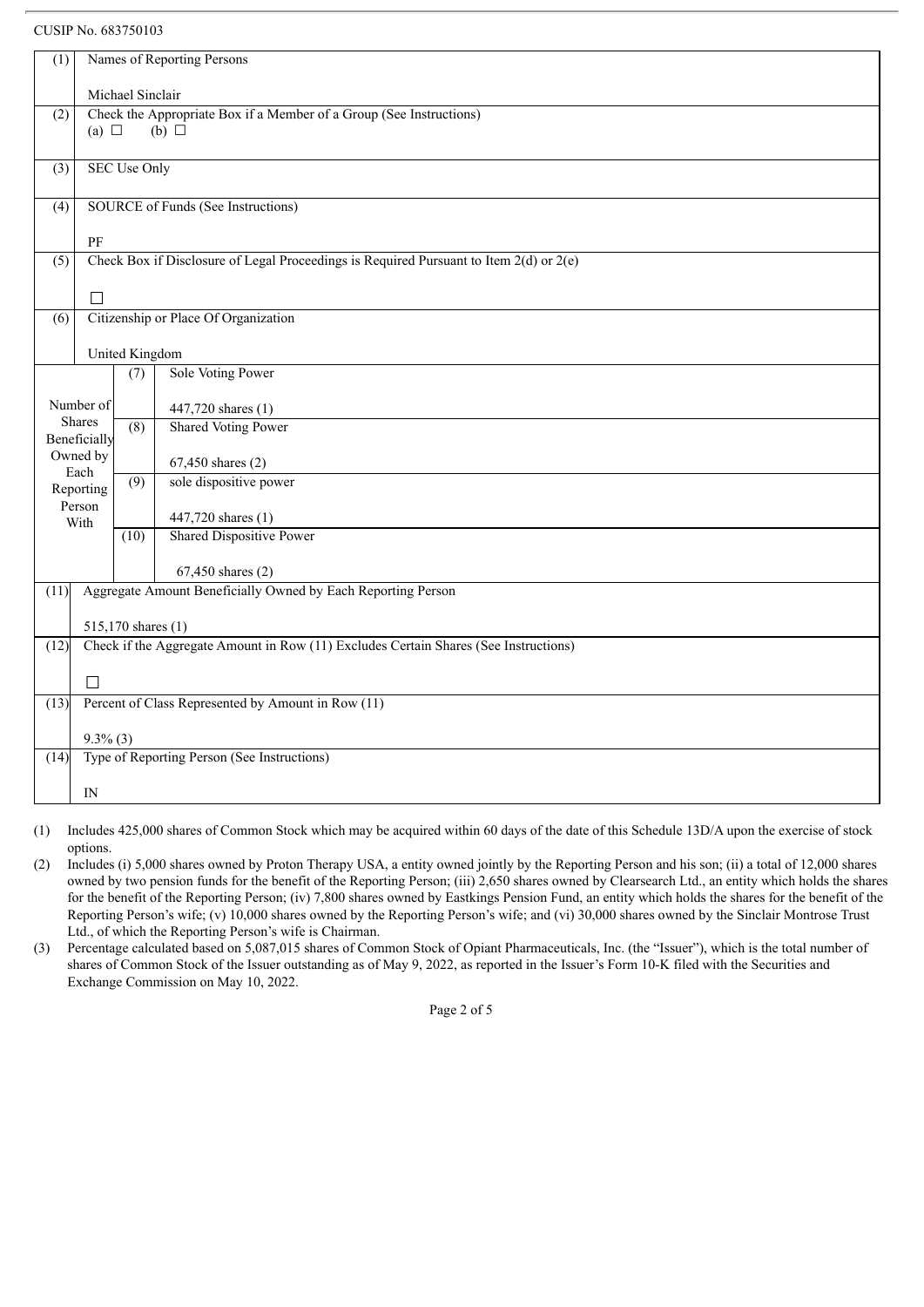#### **Explanatory Note**

This Amendment No. 2 (this "Amendment") amends and supplements the Schedule 13D filed on February 28, 2018 and Amendment No. 1 to Schedule 13D filed on February 6, 2020 (collectively, the "**Schedule 13D**") by Michael Sinclair (the "**Reporting Person**") relating to the Common Stock of Opiant Pharmaceuticals, Inc. (the "**Issuer**"). Information reported in the Schedule 13D remains in effect except to the extent that it is amended, restated or superseded by information contained in this Amendment. Capitalized terms used but not defined in this Amendment have the respective meanings set forth in the Schedule 13D. All references in the Schedule 13D and this Amendment shall be deemed to refer to the Schedule 13D as amended and supplemented by this Amendment.

#### **Item 1. Security and Issuer.**

Item 1 is hereby amended by deleting the text thereof in its entirety and substituting the following in lieu thereof:

This filing on Schedule 13D relates to the shares of Common Stock of the Issuer, whose principal executive offices are located at 233 Wilshire Blvd., Suite 400, Santa Monica, CA 90401.

#### **Item 2. Identity and Background**.

Paragraph (b) of Item 2 is amended and restated in its entirety as follows:

(b) The business address of the Reporting Person is c/o Opiant Pharmaceuticals, Inc., 233 Wilshire Blvd., Suite 400, Santa Monica, CA 90401.

#### **Item 3. Source and Amount of Funds or Other Consideration.**

Item 3 is amended to add the following:

On August 23, 2021, August 24, 2021 and August 25, 2021, the Reporting Person exercised an aggregate of 150,000 shares of Common Stock from a stock option granted June 15, 2014, at a per share exercise price of \$5.00, for an aggregate purchase price of \$750,000..

#### **Item 5. Interest in Securities of the Issuer.**

Paragraphs (a), (b) and (c) of Item 5 are amended and restated in their entirety as follows:

(a) and (b) The responses of the Reporting Person to rows 7, 8, 9, 10, 11 and 13 on the cover page of this Statement are incorporated herein by reference. As of the close of business on June 16 2022, the Reporting Person beneficially owned 515,170 shares of Common Stock, representing approximately 9.3% of the outstanding shares of Common Stock. The percentage in this paragraph relating to beneficial ownership is based on 5,087,015 shares of Common Stock of the Issuer outstanding as of May 9, 2022.

Page 3 of 5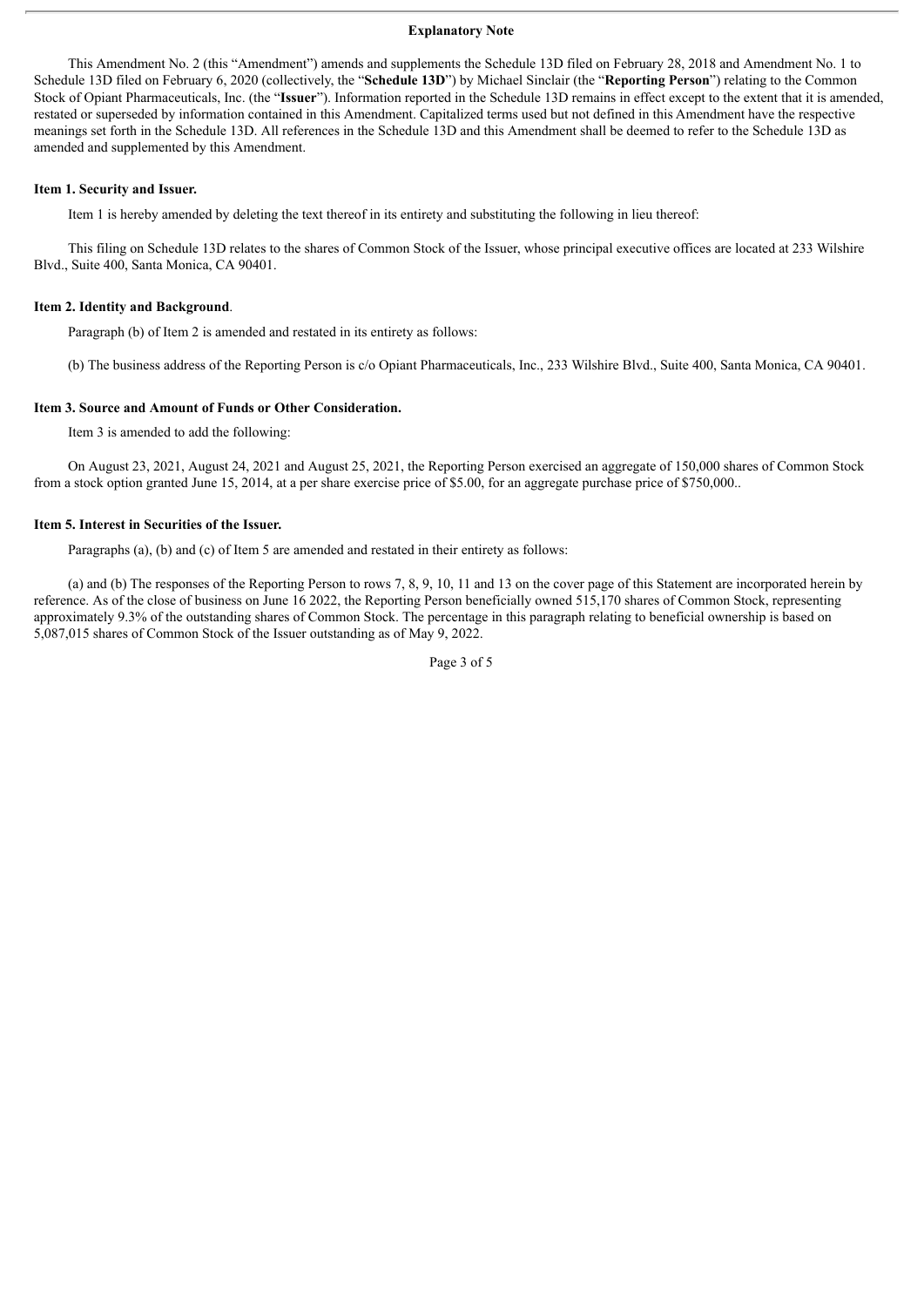(c) On September 12, 2019, the Reporting Person sold 60,000 shares of Common Stock of the Issuer. The sale was effected in an ordinary brokerage transaction, in multiple trades ranging from \$12.50 to \$13.54, at a weighted average sale price of \$12.52.

The following table sets forth sales of Common Stock of the Issuer, each effected in an ordinary brokerage transaction, which reflects transactions that occurred during the sixty day period prior to the date of event which requires the filing of this Amendment (August 23, 2021) and subsequent thereto:

| <b>Date of Sale</b> | <b>Number of Shares</b> | <b>Sale Price Per Share</b> |
|---------------------|-------------------------|-----------------------------|
| August 23, 2021     | 65,124                  | \$<br>16.50(1)              |
| August 24, 2021     | 34,607                  | \$<br>15.71(2)              |
| August 25, 2021     | 50,269                  | \$<br>14.69(3)              |
| June 2, 2022        | 9,736                   | \$<br>13.88                 |
| June 3, 2022        | 10,264                  | \$<br>13.59                 |
| June 6, 2022        | 7,688                   | \$<br>12.94                 |
| June 7, 2022        | 800                     | \$<br>12.86                 |
| June 9, 2022        | 7,896                   | \$<br>12.25                 |
| June 13, 2022       | 5,491                   | \$<br>11.09                 |
| June 14, 2022       | 7,225                   | \$<br>10.90                 |
| June 15, 2022       | 900                     | \$<br>10.60                 |

- (1) The sale was executed in multiple trades at prices ranging from \$16.00 to \$17.25.
- (2) The sale was executed in multiple trades at prices ranging from \$15.50 to \$16.62.
- (3) The sale was executed in multiple trades at prices ranging from \$13.80 to \$15.48.

Page 4 of 5